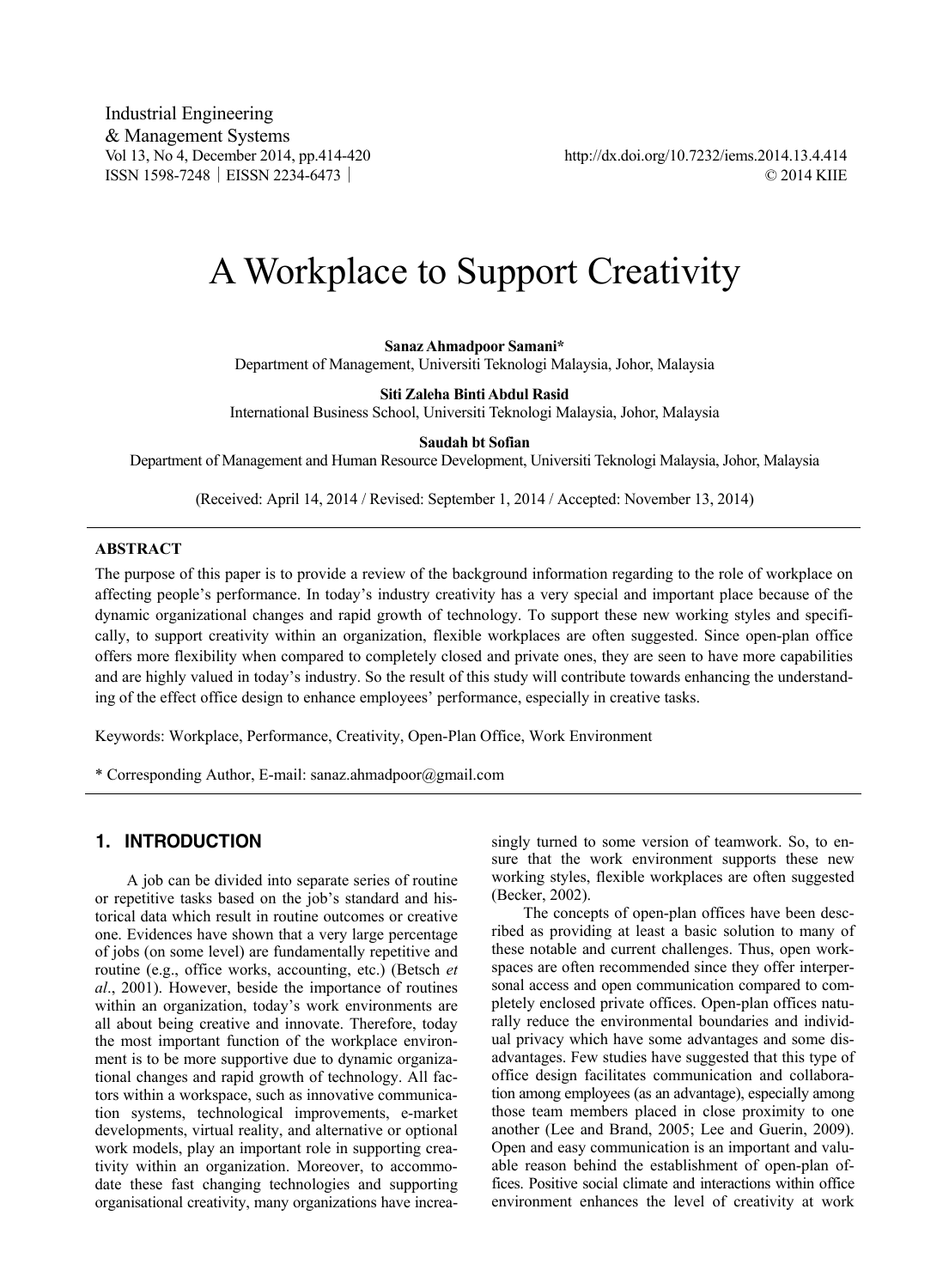(Amabile *et al*., 1996; Miller, 2005); therefore, the majority of creative industries have applied this type of office design. On the contrary, other studies have suggested that open-plan workspaces do not facilitate social interaction and communication among co-workers (Birnholtz *et al*., 2007; Brennan *et al*., 2002; Kim and de Dear, 2013; Passero and Zannin, 2012) due to distractions caused by uncontrollable noise from co-workers talking or lack of privacy for confidential conversations (Brennan *et al*., 2002). It has been suggested that in open-plan workspaces, employees frequently feel that their communication level has decreased because open condition prevents private and secret conversations among them and subsequently negatively affects their satisfaction with work environment. Therefore, there exists an opportunity to investigate whether there is any relationship between satisfaction with work environment and social interaction among individuals which influence individual creativity as well.

This study reviews the background information regarding to workplace design to support office performance. In today's industry, creativity has a very special and important place because of the dynamic organizational changes and rapid growth of technology. In fact, all factors within a workspace, such as innovative communication systems, technological improvements, e-market developments, virtual reality, and alternative or optional work models, play an important role. Moreover, many organizations have increasingly turned to some version of teamwork to accommodate these fast changing technologies. To ensure that the work environment supports these new working styles, flexible workplaces are often suggested (Becker, 2002). Since open-plan office offers more flexibility when compared to completely closed and private ones, they are seen to have more capabilities and are highly valued in today's industry. The result of this paper indicates that the work environment can be understood as a motivation domain with particular stimulus characteristics that enables and permits some behavioral patterns to take place while limiting others.

# 2. THE ROLE OF OFFICE DESIGN ON DOING TASKS

The concept of office location refers to the place in which office workers perform their activities while the concept of office design refers to the arrangement, design and type of boundaries within an office room (De Croon *et al.*, 2005). Office design offers different kinds of arrangements including traditional offices, private rooms and open-plan layouts. So, office workers may work in the conventional or traditional type of office or they may work in the telework office at home. As also mentioned by prior studies, the design and arrangement of the office may influence job resources and employees work related behavior (Ceylan *et al.*, 2008; Davis *et al*.,

2011; De Croon *et al*., 2005; Hameed and Amjad, 2009). For instance, desk-sharing may inspire communication among workers while teleworking may enhance autonomy over scheduling of work. Open-plan offices have existed for many years and have progressively become the main arrangement of office space for a wide range of work activities. Initially, open-plan offices were designed in the 1950s, and in the early 1970s, they achieved their highest level of popularity, when many organizations changed their traditional design to these types of arrangements. Open offices have various different designs

from the 'bullpen' to 'Bürolandschaft' (Hua *et al*., 2011). Open-plan offices design has been the object of many studies since the 1970s. Some studies have focused on the psychological consequence of open-plan office design and its ambient conditions. Other studies have investigated the effect of open design on users' satisfaction with work environment and job (Brennan *et al*., 2002; Hwang and Kim, 2013; Kaarlela-Tuomaala *et al*., 2009; O'Neill, 2008). For instance, some studies have measured the influence of environmental noise on individuals' satisfaction and performance (Jahncke *et al*., 2011; Roelofsen, 2008; Sundstrom *et al.*, 1994). Other studies also have examined the direct relationships between physical variables in the work environment and occupants' behavior, comfort and satisfaction in both openplan office design and traditional ones. Some examples include the level of luminance on glare evaluations (e.g., Katzev, 1992; Veitch and Gifford, 1996a; Hwang *et al.*, 2012), temperature on thermal comfort (e.g., Hedge *et al.*, 1992; Höppe and Martinac, 1998; Huizenga *et al.*, 2006; Pejtersen *et al.*, 2006), sound level on acoustic satisfaction in open-plan offices (e.g., Sundstrom *et al.*, 1994; Leather *et al.*, 2003; Banbury and Berry, 2005) and office ergonomic and furnishing (e.g., Hendrick, 1991; De Croon *et al.*, 2005; Dul and Neumann, 2009; Robertson *et al.*, 2009; Lockton *et al.*, 2010).

Basically, there are two fundamental reasons behind the tendency of developing and using open-plan workspaces. First, the financial reason relates to the idea that many employees can be placed in a giant space, so the workspace can be used more effectively and reduces the cost of real state. The second reason refers to the notion of adding open-plan solutions. Open plan offices increase communication among co-workers, promote knowledge sharing and creativity and support teamwork (Brennan *et al*., 2002; Hua, 2007). In this regard, previous studies have indicated that open-plan offices improve communication among employees by increasing nearness (Hua, 2007; Hwang and Kim, 2013). In fact, improving communication among co-workers and individuals may enhance the level of knowledge sharing among them, which can promote the amount of creativity as well (Miller, 2005).

Despite their advantages and their being one of the most popular forms of office designs among group projects with routine tasks, and creative and innovative industries, open-plan offices have some disadvantages.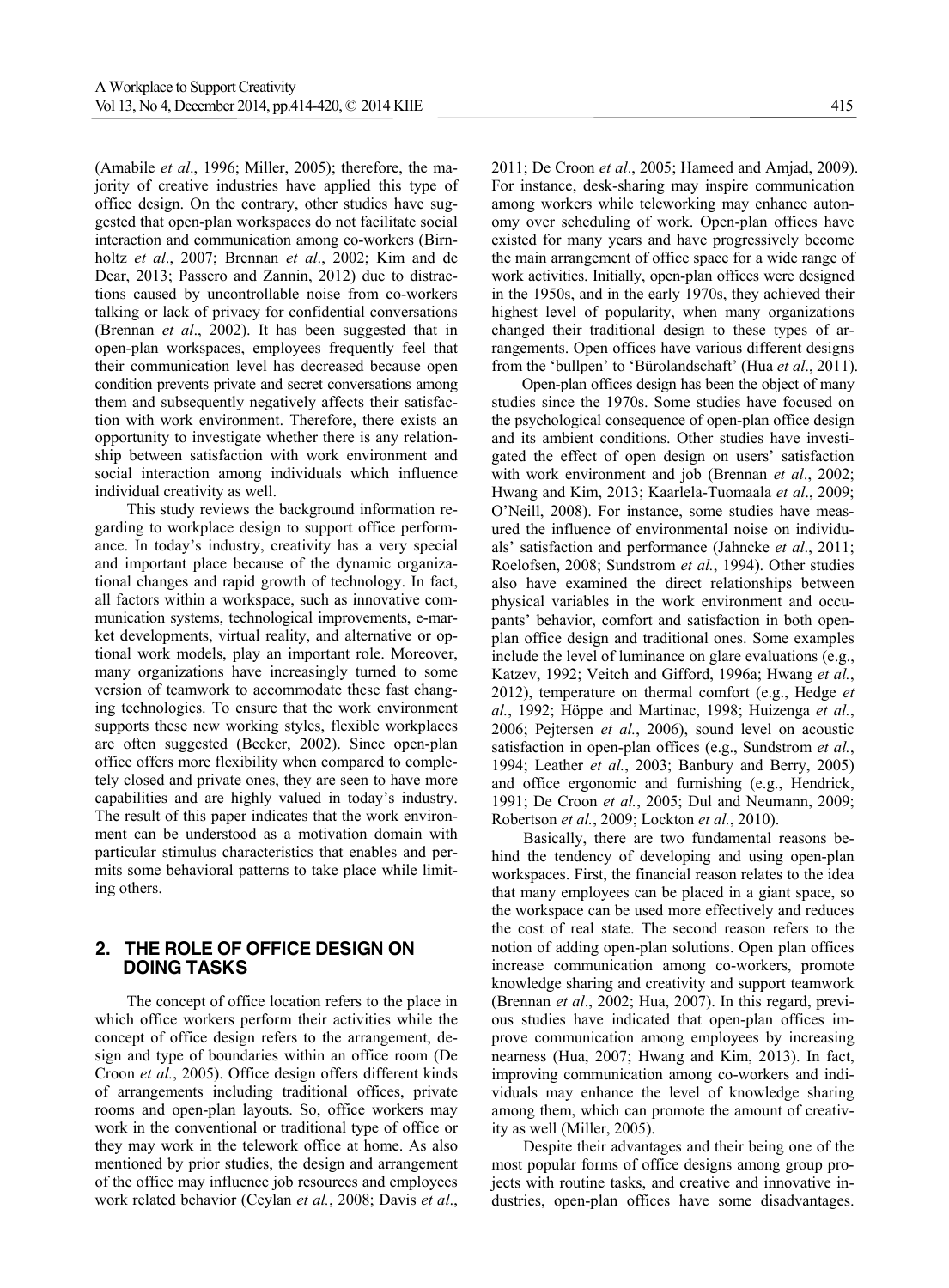Compared to private offices, the amount of environmental distraction in open-plan offices is higher and greater, such as lack of privacy and excessive environmental noise. The environmental distraction as a negative feature of uncontrollable environment in open-plan offices is expected to be negatively associated with individuals' satisfaction with the physical work environment (O'Neill, 2008), which may decrease their performance (Veitch *et al.*, 2007; Roelofsen, 2008).

So, a more useful and functional question to consider in open-plan offices is to what extent workers are supported for their task performance or to what extent workers' ability to work is influenced by the work environment (Vischer, 2008). In fact, evidences that came from reviewing previous studies indicated that on the positive side, open-plan workstations facilitate open communication, which enables workers to exchange information faster, easier, and informally. On the negative side, open workstations can produce distractions, which prevent workers from concentrating on their tasks and can cause other problems too (Brennan *et al*., 2002; Kaarlela-Tuomaala *et al.*, 2009). However, the popularity of such findings have not stopped employers' tendency towards favouring, supporting and using the open-plan workspaces. Open-plan offices are cheaper to build and more flexible to reconstruct than a standard or traditional private or cellular office layout, and they need less square feet than private offices.

### 3. WORKPLACE DESIGN TO SUPPORT **CREATIVITY**

The concept of creativity or innovative behavior refers to the process of creating new ideas, services, inventions, theories, and finding solutions for problems (Amabile *et al*., 1996; Janssen, 2004; Kozbelt *et al*., 2010; Woodman *et al*., 1993). Individual creativity is the creation of new and potentially useful and valuable ideas for generating new products, services, systems, work methods, processes, solving problems, etc. Thus, creativity is identified as the ability to successfully produce new solutions to relevant problems. It can also be one of the basic sources of competitive advantage especially in fast changing environments (Duxbury, 2012). Creativity also has the ability to provide the stimulus for discovery's opportunities, and situation for creating new investments too. Since creativity is the first step in the process of innovation, it has a very special and critical role within organizations.

Previous studies in the field of creativity mentioned the role of the physical work environment in affecting creativity (McCoy and Evans, 2002; Oksanen and Ståhle, 2013; Vischer, 2007; Vithayathawornwong *et al.*, 2003). There are some factors in work environment that may have more effect on people's creativity; including office design and arrangements, ergonomics, indoor and physical features like noise, indoor air quality, plants, lighting,



**Figure 1.** The direct and indirect impact of workplace on employees' creativity.

and the view through windows (Ceylan *et al.*, 2008; Dul and Ceylan, 2011; McCoy and Evans, 2002). Therefore, a poor workplace design and arrangement has the potential to affect an individual's health, comfort, and wellbeing and reduce their productivity and creativity. Previous studies also focused on assessments of physical elements of the workspace and how these elements affect occupants' (in terms of group or individuals) creativity (Al-Anzi, 2009; Martens, 2011). These studies indicated the direct or indirect effect of physical work on people's creativity through influencing their mood (Kristensen, 2004; McCoy and Evans, 2002) (Figure 1).

Prior studies in organizational behavior indicates that physical environment of the workplace influence employees' outcome (McGuire and McLaren, 2009; Oldham *et al*., 1991; Vischer, 2007; Vithayathawornwong *et al.*, 2003). As suggested by psychological researches simple physical variables in workplace, such as noise, temperature, lighting and crowding, have a powerful role to determine and influence employees' mood (Harter *et al*., 2003; Staw *et al*., 1994). For instance, good-quality lighting in offices can affect employees' mood as well as satisfaction and performance (Veitch and Newsham, 1998). Fredrickson (2001) and Martin (2005) suggested that positive emotions at workplace may bring concerning tangible rewards, through its effects on relationships with others. Dul *et al.* (2011) summarized some features of the physical work environment that have more positive effect on creativity (Table 1).

Fredrickson (1998, 2001) in her broaden-and-build theory of positive emotion, suggested that positive emotions, such as joy and love, extend the available collection of cognitions and actions of a person. Positive emotions increase one's awareness and encourage novel, different, and exploratory actions and thoughts. Fredrickson (1998) also mentioned that the experience of particular positive emotions can motivate individuals to ignore automatic or routine (everyday) behavioral scripts (a series of expected behaviors for a given situation) and to follow new, creative, and often unscripted ways of thought and action. So, the theory supports the idea that a positive or happy person will have a better ability to be creative compared to an unhappy or negative person. Fredrickson (1998) demonstrated that positive emotions develop the attention scope (enhancing the number of available cognitive aspects for connection) and the scope of cognition (enhancing the broadness of those aspects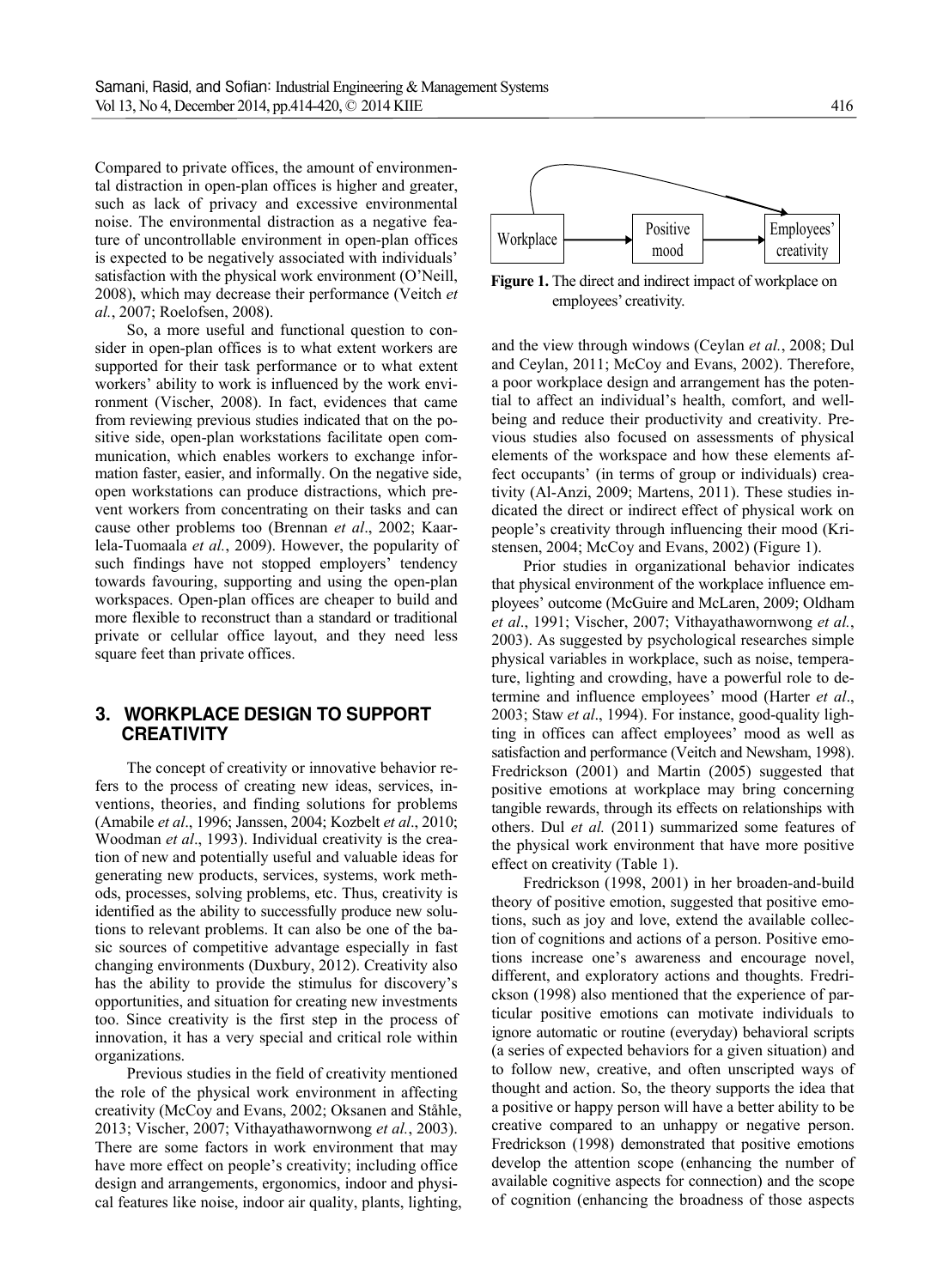| Element                                                 | Description                                                                                           | Example of empirical studies related<br>to the element of creativity |
|---------------------------------------------------------|-------------------------------------------------------------------------------------------------------|----------------------------------------------------------------------|
|                                                         |                                                                                                       |                                                                      |
| Indoor plants and flowers                               | Nature plants or flowers that are placed in the work envi-                                            | Ceylan <i>et al.</i> (2008)                                          |
|                                                         | ronment                                                                                               | Shibata and Suzuki (2002, 2004)                                      |
| Calming colors                                          | Colors that provide a relaxing mood (e.g., green, blue)                                               | Ceylan <i>et al.</i> (2008)                                          |
| Inspiring colors                                        | Colors that provide an inspiring experience (e.g., yellow,<br>orange, pink, red)                      | McCoy and Evans (2002)                                               |
| Window view to nature                                   | Having visual access from the workspace to the outside<br>natural environment (e.g., plants or trees) | McCoy and Evans (2002)                                               |
| Daylight                                                | The amount of daylight coming from outside into the<br>work environment                               | Ceylan <i>et al.</i> (2008)                                          |
| Sound (positive sound)                                  | Positive sounds (e.g., music, silence)                                                                | Stokols et al. (2002)                                                |
| $\sim$ $\sim$ $\sim$ $\sim$ $\sim$ $\sim$ $\sim$ $\sim$ |                                                                                                       |                                                                      |

**Table 1.** Elements of the physical work environment that are possibly affect creativity

Source: Dul *et al*. (2011).

that are linked to the problem). These are similar aspects of mental activity which is consistent with the evolutionary theory and should result in greater variation and therefore increase the possibility of creativity (Amabile *et al*., 2005; Fredrickson, 1998).

Based on the above mentioned evidence the physical environment of workplace can support or hinder individual performance. in this regard, in the field of creativity there are some studies that suggest that physical features of the work environment have strong effect on creativity while other studies suggested that the effect of physical aspects of the work environment are not stronger than other factors of the work environment. For instance, Amabile (1996) explained that physical workspaces which were designed to be motivating can promote the level of creativity; however, this effect is not stronger than other aspects of the work environment, such as social environment. In the same vein, Vithayathawornwong *et al.* (2003) also suggested that the effective and fundamental role of the physical environment to promote creativity within an organization is mainly mediated by the social-psychological work environment. Therefore, the creative behavior of employees is not only affected by physical work environment or social work environment but the whole work environment which is formed by the collaboration and interaction between the social-psychological work environment (SWE) and the physical work environment (PWE) influence ones creativity at workplace (Figure 2). Vithayathawornwong *et al*. (2003) suggested that for supporting creativity at work environment, the role of both SWE and PWE in terms of dynamism and freedom are important and essential. The SWE which is recommended by the literature can be summarized along an individual's interpersonal and organizational continuum. Factors that are grouped at the interpersonal level include relationships, trust, communication, knowledge or information sharing, group support, dynamism and interaction, and group composition and cohesiveness (Vithayathawornwong *et al*., 2003).



**Figure 2.** Shows the influence of social-psychological work environment (SWE) and the physical work environment (PWE) on individual creativity at workplace.

## 4. CONCLUSION AND DISCUSSION

Evidence obtained from previous studies indicates that office design and ambient conditions within the workplace affect employees' well-being, satisfaction, productivity, and performance (both in creative and routine tasks) (Carlopio and Gardner, 1992; Davis *et al*., 2011; El-Zeiny, 2012; Kupritz and Hillsman, 2011; McCoy and Evans, 2005). As suggested by previous studies, within a work environment, the role of some factors is like a motivator which promotes employees' performance, especially in creative tasks (Al-Anzi, 2009; Martens, 2011; Shibata and Suzuki, 2002). So, it is possible to expect that workplaces which were designed to promote performance will also promote well-being by enhancing satisfaction with work environment and job satisfaction and reduce employees' level of psychological stress and turnover (Shalley *et al*., 2000).

As suggested by Sundstrom *et al.* (1980), there is a significant and positive relationship between the type of job and employees' preference of working in private or non-private workspaces. A non-private workspace may provide two advantages for employees involved with repetitive tasks with simple performance. First, since repetitive tasks become boring jobs over time, beginning in non-private workspace can be a source of stimulation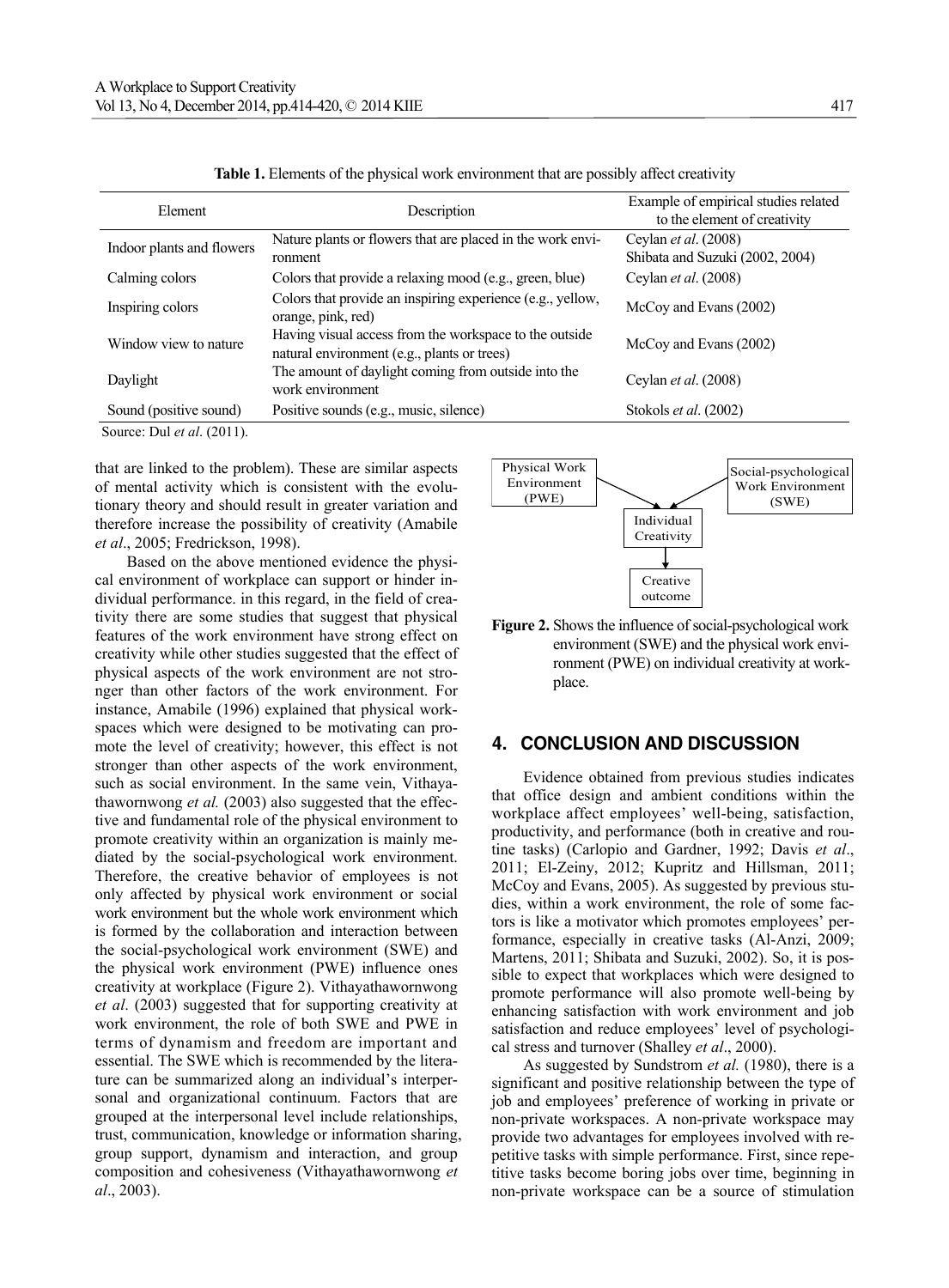due to connection with others. Second, in non-private workspaces employees who are involved with routine tasks may represent better performance (Nelson and Winter, 1982). Therefore, in a situation where tasks are highly routinized, the work can become boring and dissatisfying and the chances of making a mistake are more probable (Ohly *et al*., 2006; Shalley and Gilson, 2004), so workplace can have a significant role in supporting this condition. Thus, open-plan offices can have a significant role in stimulating employees to have better performance, especially in repetitive tasks.

In the field of human factors and ergonomics, designing workspaces to promote employees performance, especially in creative tasks, is a new field. Generally, the purpose of human factors and ergonomics is to design work environments for human well-being and overall system performance. For instance, Larsen *et al*. (1998) and Shibata and Suzuki (2004) specified that using plants at work can enhance people's positive mood and creativity as well. The existence of other elements, such as color, texture, windows, etc., in the workplace may have comparable effects as well. For instance, the role of windows in the workplace is important not only because the natural light makes the place brighter, also because the outside viewing may create a positive mood (McCoy and Evans, 2002) and encourage employees performance, especially in creative task (Shibata and Suzuki, 2002). Besides the effect of physical environment of workplace on people's well-being, it can also affect their information channels, interpersonal interactions, and the availability of knowledge and equipment. Furthermore, it can influence individuals' (or group) ability to arrange and control their situation for continuity and coherence with the whole organization, so physical space in work environment can contribute to people and organizations' competitive advantages (Kristensen, 2004; Schein, 1990). Thus, promoting individuals' performance both in creative tasks and routines is possible due to paying more attention to designing the workplace and facilitating the work environment.

Moreover, many managers who think only by relaying on equipments, tools and techniques can develop creativity and innovations within their organizations by stimulating their employees. However, employees who are placed in traditional productivity driven organizations with formal structures, limitation on time, strict and inflexible rule and systems, similar and routine daily tasks, standardized workplaces, and so on, may not be motivated to show the required creative behavior. In addition, people's creativity not only depends on their individual characteristics, in fact the amount of which a person generates new, useful, and valuable ideas depends on the support that is received from the work environment (Amabile, 1996). According to Amabile (1996), in general, space (workspace or any other places) means a lot to people's emotional well-being, which in turn is essential for their creative work. Finally, as mentioned by prior studies, our knowledge is still limited on how the physical spaces actually enhance creativity (Kristensen, 2004; Martens, 2011; McCoy and Evans, 2002), which needs more attention and requires more studies.

### **REFERENCES**

Amabile, T. M. (1996), *Creativity and Innovation in Organizations*, Boston: Harvard Business School.

- Amabile, T. M., Barsade, S. G., Mueller, J. S., and Staw, B. M. (2005), Affect and creativity at work, *Administrative Science Quarterly*, **50**(3), 367-403.
- Amabile, T. M., Conti, R., Coon, H., Lazenby, J., and Herron, M. (1996), Assessing the work environment for creativity, *Academy of Management Journal*, **39**  (5), 1154-1184.
- Banbury, S. and Berry, D. (2005), Office noise and employee concentration: Identifying causes of disruption and potential improvements, *Ergonomics*, **48**  (1), 25-37.
- Becker, F. (2002), Improving organisational performance by exploiting workplace flexibility, *Journal of Facilities Management*, **1**(2), 154-162.
- Betsch, T., Haberstroh, S., Glöckner, A., Haar, T., and Fiedler, K. (2001), The effects of routine strength on adaptation and information search in recurrent decision making, *Organizational Behavior and Human Decision Processes*, **84**(1), 23-53.
- Birnholtz, J. P., Gutwin, C., and Hawkey, K. (2007), Privacy in the open: how attention mediates awareness and privacy in open-plan offices, *Proceedings of the 2007 International ACM Conference on Supporting Group Work (GROUP)*, Sanibel Island, FL, 51-60.
- Brennan, A., Chugh, J. S., and Kline, T. (2002), Traditional versus open office design a longitudinal field study, *Environment and Behavior*, **34**(3), 279-299.
- Carlopio, J. R. and Gardner, D. (1992), Direct and interactive effects of the physical work environment on attitudes, *Environment and Behavior*, **24**(5), 579- 601.
- Ceylan, C., Dul, J., and Aytac, S. (2008), Can the office environment stimulate a manager's creativity? *Human Factors and Ergonomics in Manufacturing and Service Industries*, **18**(6), 589-602.
- Davis, M. C., Leach, D. J., and Clegg, C. W. (2011), The physical environment of the office: contemporary and emerging issues. In: Hodgkinson, G. P. and Ford, J. K. (Eds.), *International Review of Industrial and Organizational Psychology*, Chichester: Wiley-Blackwell, **26**, 193-237.
- De Croon, E., Sluiter, J., Kuijer, P. P., and Frings-Dresen, M. (2005), The effect of office concepts on worker health and performance: a systematic review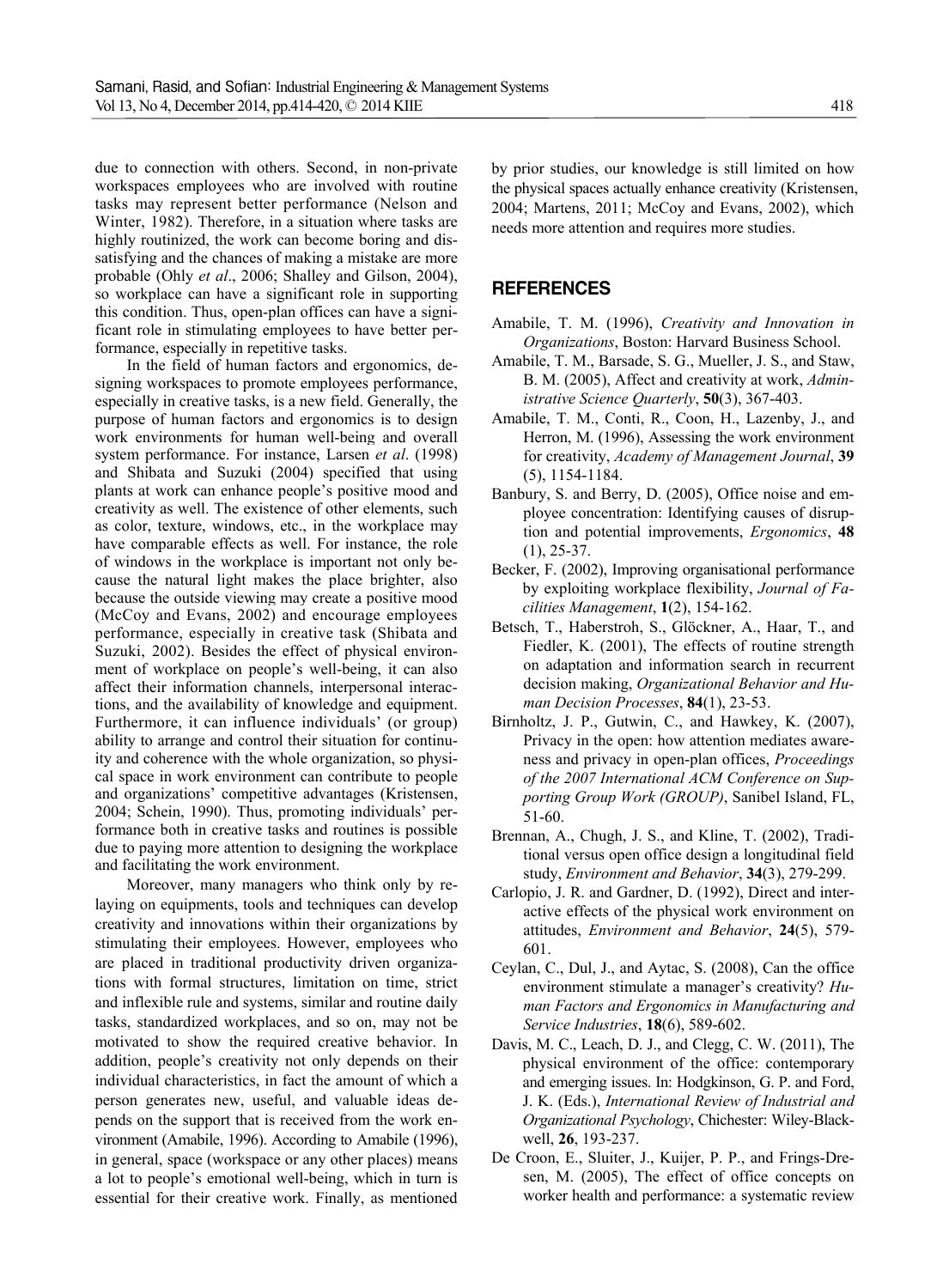of the literature, *Ergonomics*, **48**(2), 119-134.

- Dul, J. and Ceylan, C. (2011), Work environments for employee creativity, *Ergonomics*, **54**(1), 12-20.
- Dul, J., Ceylan, C., and Jaspers, F. (2011), Knowledge workers' creativity and the role of the physical work environment, *Human Resource Management*, **50**(6), 715-734.
- Dul, J. and Neumann, W. P. (2009), Ergonomics contributions to company strategies, *Applied Ergonomics*, **40**(4), 745-752.
- Duxbury, T. (2012), Creativity: linking theory and practice for entrepreneurs, *Technology Innovation Management Review*, Available from: http://timreview. ca/sites/default/files/article\_PDF/Duxbury\_TIMRe view\_August2012.pdf.
- El-Zeiny, R. M. A. (2012), The Interior design of workplace and its impact on employees' performance: a case study of the private sector corporations in Egypt, *Procedia-Social and Behavioral Sciences*, **35**, 746- 756.
- Fredrickson, B. L. (1998), What good are positive emotions? *Review of General Psychology*, **2**(3), 300-319.
- Fredrickson, B. L. (2001), The role of positive emotions in positive psychology: the broaden-and-build theory of positive emotions, *American Psychologist*, **56**(3), 218-226.
- Hameed, A. and Amjad, S. (2009), Impact of office design on employees productivity: a case study of banking organizations of Abbottabad, Pakistan, *Journal of Public Affairs*, *Administration and Management*, **3**(1), 1-13.
- Harter, J. K., Schmidt, F. L., and Keyes, C. L. (2003), Well-being in the workplace and its relationship to business outcomes: a review of the Gallup studies, *Flourishing: Positive Psychology and the Life Well-Lived*, **2**, 205-224.
- Hedge, A., Erickson, W. A., and Rubin, G. (1992), *Effects of personal and occupational factors on sick building syndrome reports in air-conditioned offices*.
- Hendrick, H. W. (1991), Ergonomics in organizational design and management, *Ergonomics*, **34**(6), 743- 756.
- Höppe, P. and Martinac, I. (1998), Indoor climate and air quality, *International Journal of Biometeorology*, **42**(1), 1-7.
- Hua, Y. (2007), *Designing open-plan workplaces for collaboration: An exploration of the impact of workplace spatial settings on space perception and collaboration effectiveness*, Ph.D. dissertation, Carnegie Mellon University, Pittsburgh, PA.
- Hua, Y., Loftness, V., Heerwagen, J. H., and Powell, K. M. (2011), Relationship between workplace spatial settings and occupant-perceived support for collaboration, *Environment and Behavior*, **43**(6), 807- 826.
- Huizenga, C., Abbaszadeh, S., Zagreus, L., and Arens, E. A. (2006), *Air quality and thermal comfort in office buildings: results of a large indoor environmental quality survey*.
- Hwang, T. and Kim, J. T. (2013), Assessment of indoor environmental quality in open-plan offices, *Indoor and Built Environment*, **22**(1), 139-156.
- Hwang, T., Lee, D. G., and Kim, J. T. (2012), Optimal illuminance of seven major lighting colours in LED: focus on occupant comfort and communication in an indoor environment, *Indoor and Built Environment*, **21**(1), 122-128.
- Jahncke, H., Hygge, S., Halin, N., Green, A. M., and Dimberg, K. (2011), Open-plan office noise: Cognitive performance and restoration, *Journal of Environmental Psychology*, **31**(4), 373-382.
- Janssen, O. (2004), How fairness perceptions make innovative behavior more or less stressful, *Journal of Organizational Behavior*, **25**(2), 201-215.
- Kaarlela-Tuomaala, A., Helenius, R., Keskinen, E., and Hongisto, V. (2009), Effects of acoustic environment on work in private office rooms and openplan offices: longitudinal study during relocation, *Ergonomics*, **52**(11), 1423-1444.
- Katzev, R. (1992), The impact of energy-efficient office lighting strategies on employee satisfaction and productivity, *Environment and Behavior*, **24**(6), 759- 778.
- Kim, J. and de Dear, R. (2013), Workspace satisfaction: the privacy-communication trade-off in open-plan offices, *Journal of Environmental Psychology*, **36**, 18-26.
- Kozbelt, A., Beghetto, R. A., and Runco, M. A. (2010), Theories of creativity. In: Kaufman, J. C. and Sternberg, R. J. (Eds.), *The Cambridge Handbook of Creativity*, New York: Cambridge University Press, 20-47.
- Kristensen, T. (2004), The physical context of creativity, *Creativity and Innovation Management*, **13**(2), 89- 96.
- Kupritz, V. W. and Hillsman, T. (2011), The impact of the physical environment on supervisory communication skills transfer, *Journal of Business Communication*, **48**(2), 148-185.
- Larsen, L., Adams, J., Deal, B., Kweon, B. S., and Tyler, E. (1998), Plants in the workplace the effects of plant density on productivity, attitudes, and perceptions, *Environment and Behavior*, **30**(3), 261-281.
- Leather, P., Beale, D., and Sullivan, L. (2003), Noise, psychosocial stress and their interaction in the workplace, *Journal of Environmental Psychology*, **23**(2), 213-222.
- Lee, S. Y. and Brand, J. L. (2005), Effects of control over office workspace on perceptions of the work environment and work outcomes, *Journal of Environmental Psychology*, **25**(3), 323-333.
- Lee, Y. S. and Guerin, D. A. (2009), Indoor environmental quality related to occupant satisfaction and performance in LEED-certified buildings, *Indoor and Built Environment*, **18**(4), 293-300.
- Lockton, D., Harrison, D., and Stanton, N. A. (2010), The Design with Intent Method: A design tool for influencing user behaviour, *Applied Ergonomics*, **41**(3), 382-392.